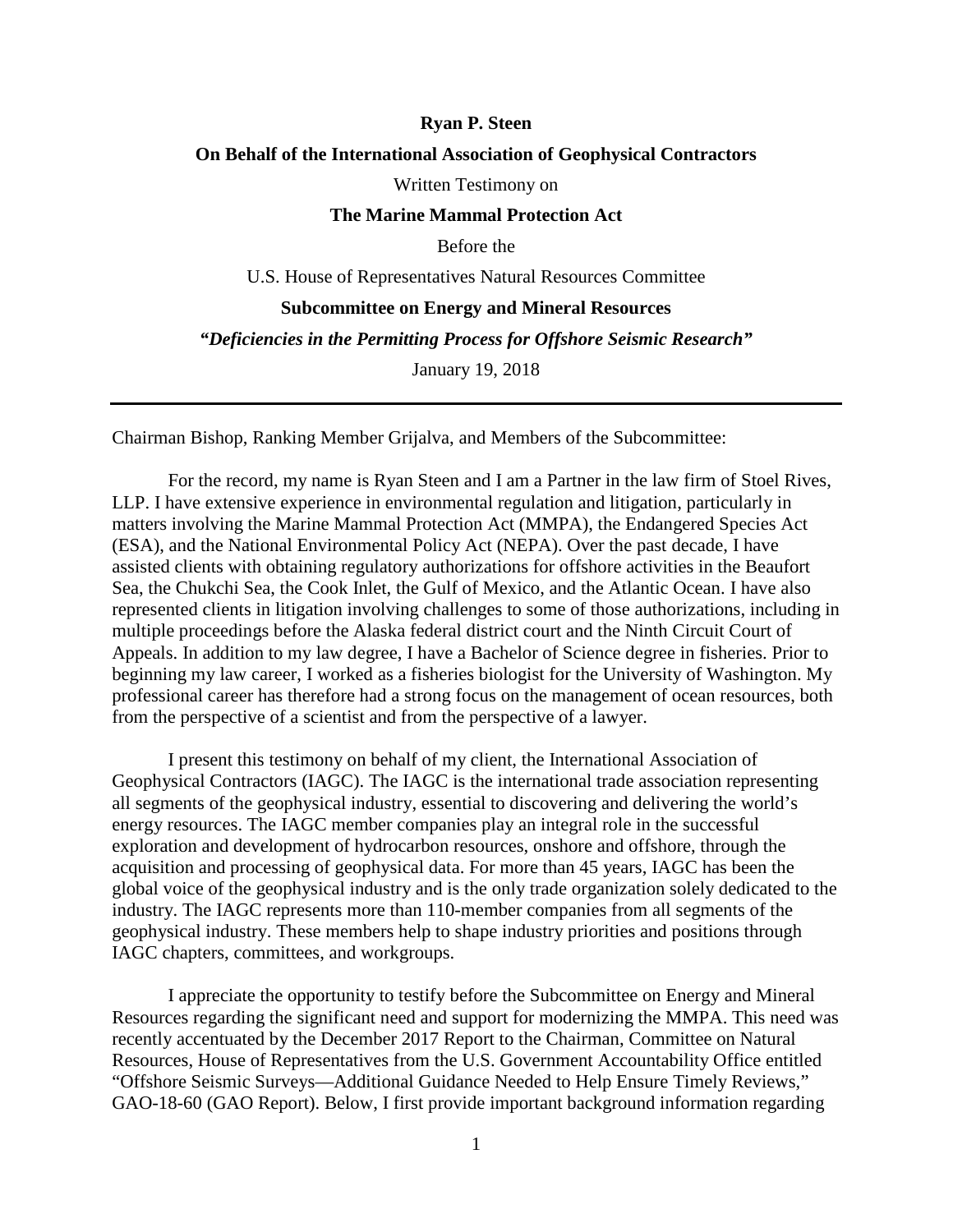the key MMPA provisions, and related legal processes, at issue here. I then discuss the application of those provisions and processes in the context of two case studies. Following that discussion, I address the negligible impact of seismic survey activities, recommendations for improvements to the MMPA, and the related positive aspects of the *Strengthening the Economy with Critical Untapped Resources to Expand American Energy Act* (the "SECURE American Energy Act").

### **A. Legal Framework**

In the Outer Continental Shelf Lands Act (OCSLA), Congress expressly mandated the "expeditious and orderly development" of the Outer Continental Shelf (OCS) "subject to environmental safeguards." 43 U.S.C. § 1332(3). Courts have since confirmed that "the expeditious development of OCS resources" is OCSLA's primary purpose. *California v. Watt*, 668 F.2d 1290, 1316 (D.C. Cir. 1981). Congress enacted OCSLA to "achieve national economic and energy policy goals, assure national security, reduce dependence on foreign sources, and maintain a favorable balance of payments in world trade." 43 U.S.C. § 1802(1). Congress expressly intended to "make [OCS] resources available to meet the Nation's energy needs as rapidly as possible." *Id*. § 1802(2)(A). Seismic surveying has been and continues to be essential to achieving OCSLA's requirements because it is the only feasible technology available to accurately image the subsurface of the OCS before a single well is drilled.

Offshore seismic surveys require authorizations from the Bureau of Ocean Energy Management (BOEM), pursuant to OCSLA. *See id*. § 1340. There is no requirement for an applicant for an offshore survey permit under OCSLA to obtain an incidental take authorization under the MMPA. However, unlawful "takes" of marine mammals incidental to lawful activities (such as a permitted offshore seismic survey) may nevertheless be subject to MMPA-based penalties. *See* 16 U.S.C. § 1375. Accordingly, many applicants for offshore survey permits from BOEM also request incidental (*i.e.*, unintentional) take authorization under the MMPA from the National Marine Fisheries Service (NMFS) and/or the U.S. Fish and Wildlife Service (FWS).<sup>[1](#page-1-0)</sup>

In this context, it is important to recognize that the permit issued by BOEM authorizes the *seismic survey* and the MMPA authorization narrowly addresses the *incidental take* associated with the seismic survey. NMFS and FWS do not have jurisdiction over the survey; their authority under the MMPA extends only to the authorization of incidental take. Notwithstanding the limited role of FWS and NMFS, MMPA authorizations are often the primary cause of administrative delay in the offshore seismic survey permitting process.

The MMPA establishes a prohibition on the "taking" of marine mammals in U.S. waters, unless the taking is authorized by NMFS or FWS. The MMPA provides mechanisms for authorizing the taking of marine mammals, including the taking of marine mammals incidental to lawful activities under Section 101(a)(5). *See id*. § 1371(a)(5). "Take" means "to harass, hunt, capture or kill" a marine mammal, or attempt to do so. *Id*. § 1362(13). "Harassment" is, in turn,

<span id="page-1-0"></span><sup>&</sup>lt;sup>1</sup> FWS has jurisdiction over polar bears, walrus, sea otters, dugongs, and manatees. NMFS has jurisdiction over all other marine mammals.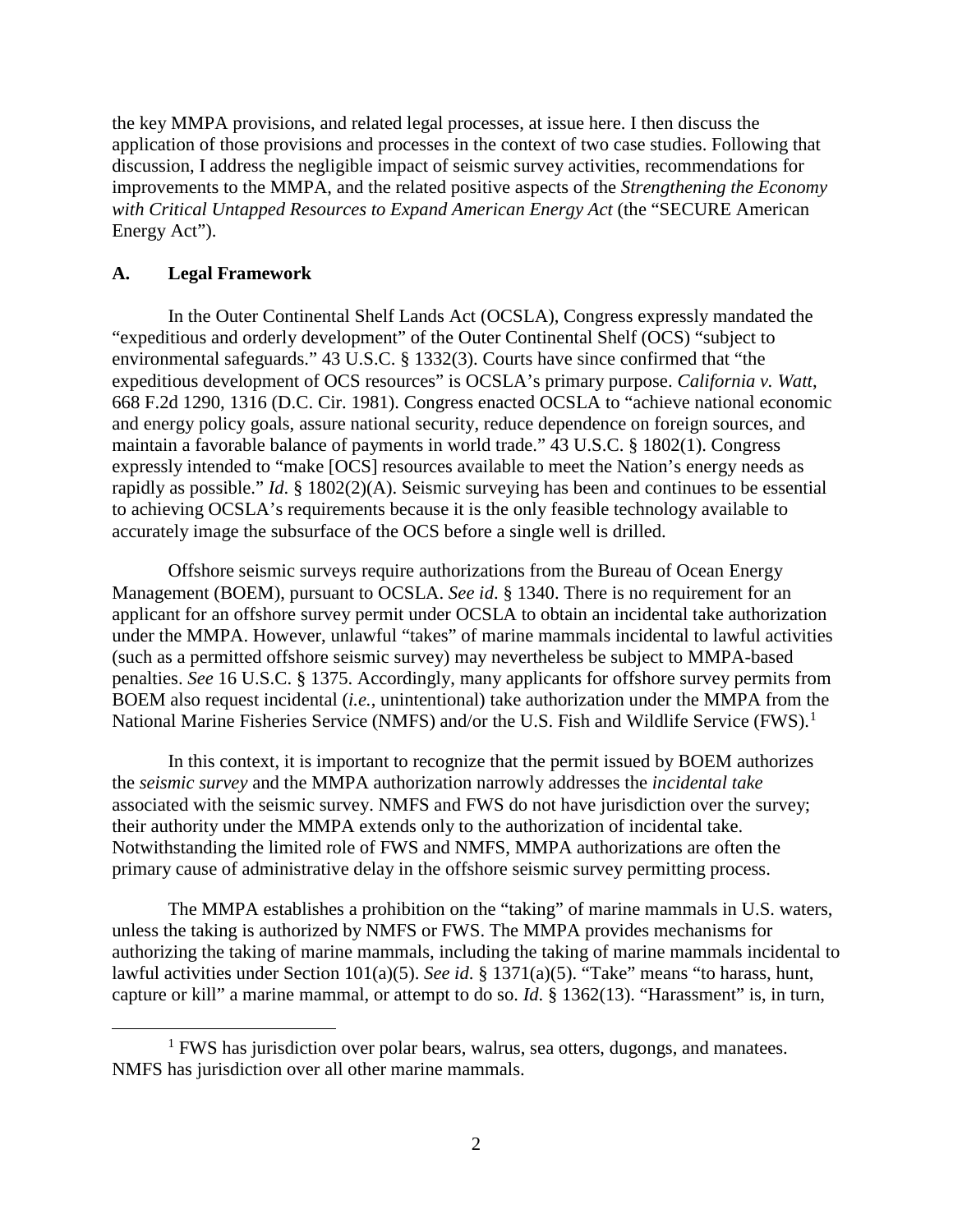defined as "any act of pursuit, torment, or annoyance" that either:

(i) "has the potential to injure a marine mammal or marine mammal stock in the wild" (referred to as *Level A* harassment) (*id*. § 1362(18)(A)(i)); or

(ii) "has the potential to disturb a marine mammal or marine mammal stock in the wild by causing disruption of behavioral patterns, including, but not limited to, migration, breathing, nursing, breeding, feeding, or sheltering" (referred to as *Level B* harassment) (*id*. § 1362(18)(A)(ii)).

NMFS has established acoustic guidelines that it applies to determine whether sound at certain decibel levels may cause Level A or Level B harassment.

For many years, NMFS and FWS have authorized the incidental taking of marine mammals for activities related to offshore oil and gas exploration, including seismic surveys. The vast majority of MMPA incidental take authorizations associated with offshore oil and gas activities has involved short-term, temporary behavioral harassment (Level B). These authorizations have been made through either (i) the issuance of "incidental take regulations" (ITRs) under Section  $101(a)(5)(A)$ , which are effective for a period of up to five years, or (ii) the issuance of "incidental harassment authorizations" (IHAs) under Section 101(a)(5)(D), which are effective for a period of no more than one year.

Because the issuance of an incidental take authorization under the MMPA is a "federal action," it triggers an informal or formal consultation under Section 7 of the ESA and review under the NEPA. Although current law requires ESA compliance for MMPA authorizations, that compliance provides no additional substantive protection to marine mammals because, as courts have confirmed, the "negligible impact" standard for issuing an incidental take authorization under the MMPA is more stringent than the standard applicable to a finding of "no jeopardy" under Section 7 of the ESA. *See In re Polar Bear Endangered Species Act Listing & 4(d) Rule Litig.*, 818 F. Supp. 2d 214, 233 n.18 (D.D.C. 2011).

The MMPA establishes deadlines for the processing of IHA applications. Specifically, Section  $101(a)(5)(D)$  states that the "Secretary shall publish a proposed authorization not later than 45 days after receiving an [IHA] application" and request public comment. 16 U.S.C. §  $1371(a)(5)(D)(iii)$ . After holding a 30-day comment period, the Secretary "shall issue" the IHA within 45 days of the close of the comment period, so long as the required MMPA findings are made. *Id*. These deadlines are particularly important because IHAs are issued for a period of only one year and planning for offshore surveys is complicated and very time-sensitive. Indeed, Congress specifically intended the issuance of IHAs to be an "expedited process" that was "needed to address the procedural problems that have arisen in seeking authorizations for harassment takes under existing section  $101(a)(5)$  of the MMPA." H.R. Rep. No. 103-439, at 29 (1994). The MMPA does not contain timing requirements applicable to the issuance of ITRs under Section  $101(a)(5)(A)$ .

Some observations regarding the regulatory processes described above warrant particular emphasis here: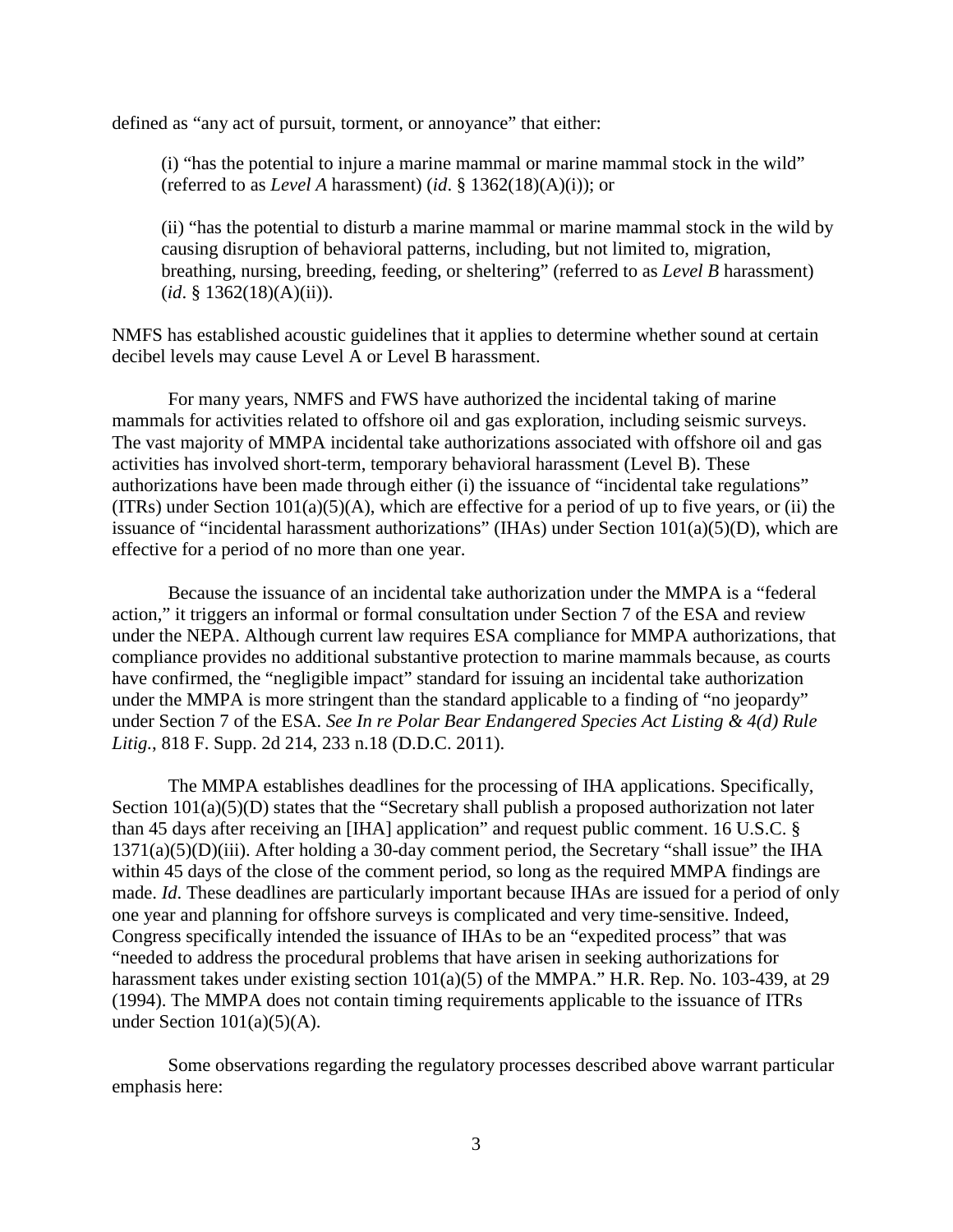- IHAs involving offshore oil and gas-related activities are rarely, if ever, issued within the timing requirements of the MMPA. NMFS even states on its website that the IHA permitting process takes at least six to nine months to complete. The process often takes much longer. The MMPA provides no consequences for such delay, nor does it provide any incentives to NMFS and FWS to avoid delay.
- Because the MMPA contains no timing requirements applicable to ITRs, the regulatory process for the issuance of ITRs often takes years and, in my view, is de-prioritized by the agencies because other agency obligations are subject to timing requirements and consequences.
- The ESA Section 7 consultation process is cumbersome and time-consuming. The Section 7 process is also subject to statutorily mandated deadlines, but those deadlines are routinely ignored by NMFS and FWS without consequence. The Section 7 consultation process is often a significant cause of the delay in the issuance of an authorization under Section  $101(a)(5)$  of the MMPA, even though the substantive standard governing the Section 7 process is *less stringent* than the MMPA's "negligible impact" standard.
- Another significant source of delay in the issuance of MMPA incidental take authorizations involves the estimation of the number of "takes" that are expected to occur. Because the MMPA's definition of "take" is extraordinarily broad and ambiguous (more so than the ESA's definition of "take"), FWS and NMFS struggle to determine what activities actually cause take and, as a result, they apply extremely conservative assumptions to ensure that their take estimation modeling encapsulates all conceivable take (and more). This process results in take estimates that are inaccurate and vastly exaggerate the number of takes that will actually occur.
- The take estimation modeling exercises are considerably more complicated and play an unduly important role in the permitting process because the agencies are required to demonstrate that the incidental take authorization will not only have a "negligible impact" on the potentially affected marine mammal stocks but also affect "small numbers" of marine mammals. The term "small numbers" has no biological significance whatsoever to the marine mammal population and is a legal term of art that has notoriously confused courts and regulators alike.
- All of these regulatory problems and inefficiencies create fertile ground for legal challenges by advocacy groups that will readily file any and all available lawsuits for the sole purpose of impeding and preventing the development of the OCS.

# **B. Regulation of Offshore Activities—Two Case Studies**

## **1. Atlantic**

Approximately 30 years have passed since the potential hydrocarbon resource base of the U.S. Atlantic OCS has been assessed with seismic surveys. In the meantime, seismic surveys for "scientific research" have been conducted fairly regularly in the Atlantic OCS, in addition to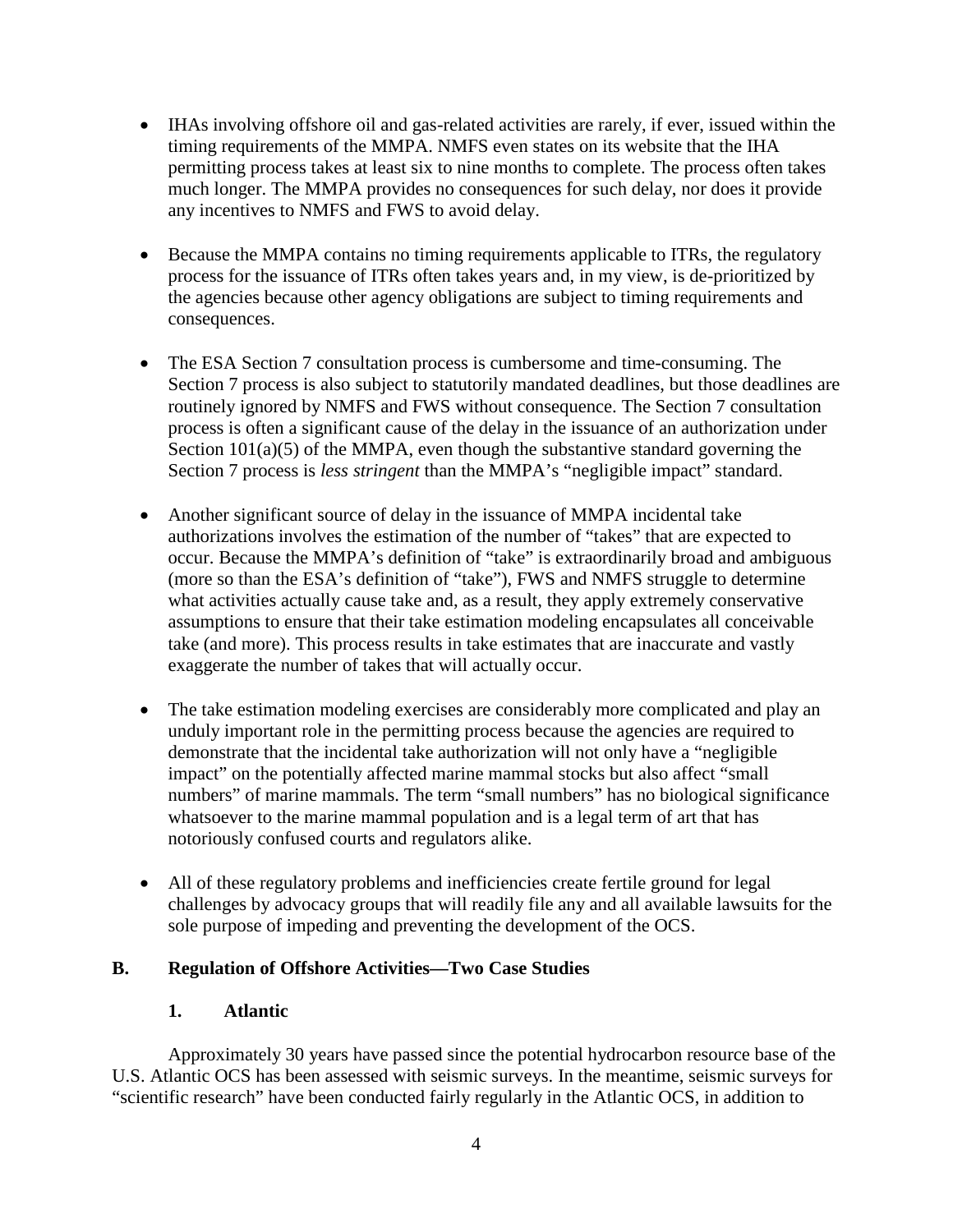other geophysical surveys used to characterize the seabed and subsurface for suitability of offshore wind energy facilities. Six IAGC member companies have applied to BOEM for permits to conduct seismic surveying in the Atlantic OCS—a process that started seven years ago when the first permit application was filed. These proposed surveys are essential to the "expeditious and orderly development" of the OCS, as mandated by Congress.

After extensive environmental review at the programmatic level, BOEM published a Record of Decision in July 2014, authorizing the consideration of permits for seismic surveys in the Atlantic OCS. Since then, the pending permit applications have been subjected to a regulatory process plagued with delays and uncertainty. This inexplicable process was capped by the Obama Administration's abrupt political decision, on the eve of a new Presidency, to summarily deny all permit applications. BOEM has since correctly reinstated the permit applications, which remain under agency review.

Needless to say, obtaining a permit to conduct a seismic survey in the Atlantic OCS has been a seemingly unending process that has included many environmental impact analyses, multiple opportunities for public comment and review, including additional and unprecedented public comment periods that are not required by statute or regulation, and reviews by bordering states. *See* Attachment A. However, the most concerning and problematic delays primarily relate to the difficulties faced by the applicants in acquiring IHAs from NMFS for the incidental take of marine mammals pursuant to the MMPA. BOEM has indicated that it will not issue decisions on the pending seismic survey permits until NMFS has also authorized IHAs for the proposed activities.

As part of the permitting process to move forward with data acquisition on the Atlantic OCS, IAGC members have applied to NMFS for the issuance of IHAs. The IHA applications were submitted in 2014 (with some of them updated in the summer of 2015). The *proposed* IHAs were not issued until *June 6, 2017*. Again, under the MMPA, the proposed IHAs were required to have been issued within *45 days* of NMFS's receipt of the applications. This substantial delay was exacerbated by NMFS's decision to issue the IHA *applications* for public comment—an unprecedented procedure that is not required or contemplated by the MMPA. Under the MMPA, the final IHAs were required to have been issued within 45 days of the close of the 30-day comment period for the proposed IHAs. However, as of the date of this testimony, the final IHAs have still not been issued by NMFS. In sum, NMFS has exceeded the MMPA's timing mandates for the processing of the Atlantic IHAs by *more than two years* (and the applicants still await their authorizations). This has not been the "expedited process" Congress envisioned when it enacted the MMPA's IHA provisions. Unfortunately, the MMPA provides no remedy or consequence for this delay. This delay is specifically documented with detail in the GAO Report. *See* GAO Report at 31-36.

Many reasons have been speculated for the delays in NMFS's issuance of decisions on the pending IHA applications. According to NMFS, some delay resulted from its receipt of an unpublished study from Duke University that, at that time, was unavailable to the public. At the request of environmental advocacy organizations, NMFS apparently stalled its processing of the pending applications to consider the unpublished study. Delay has also been attributed to uncertainty over the application of a series of drafts and final guidance addressing acoustic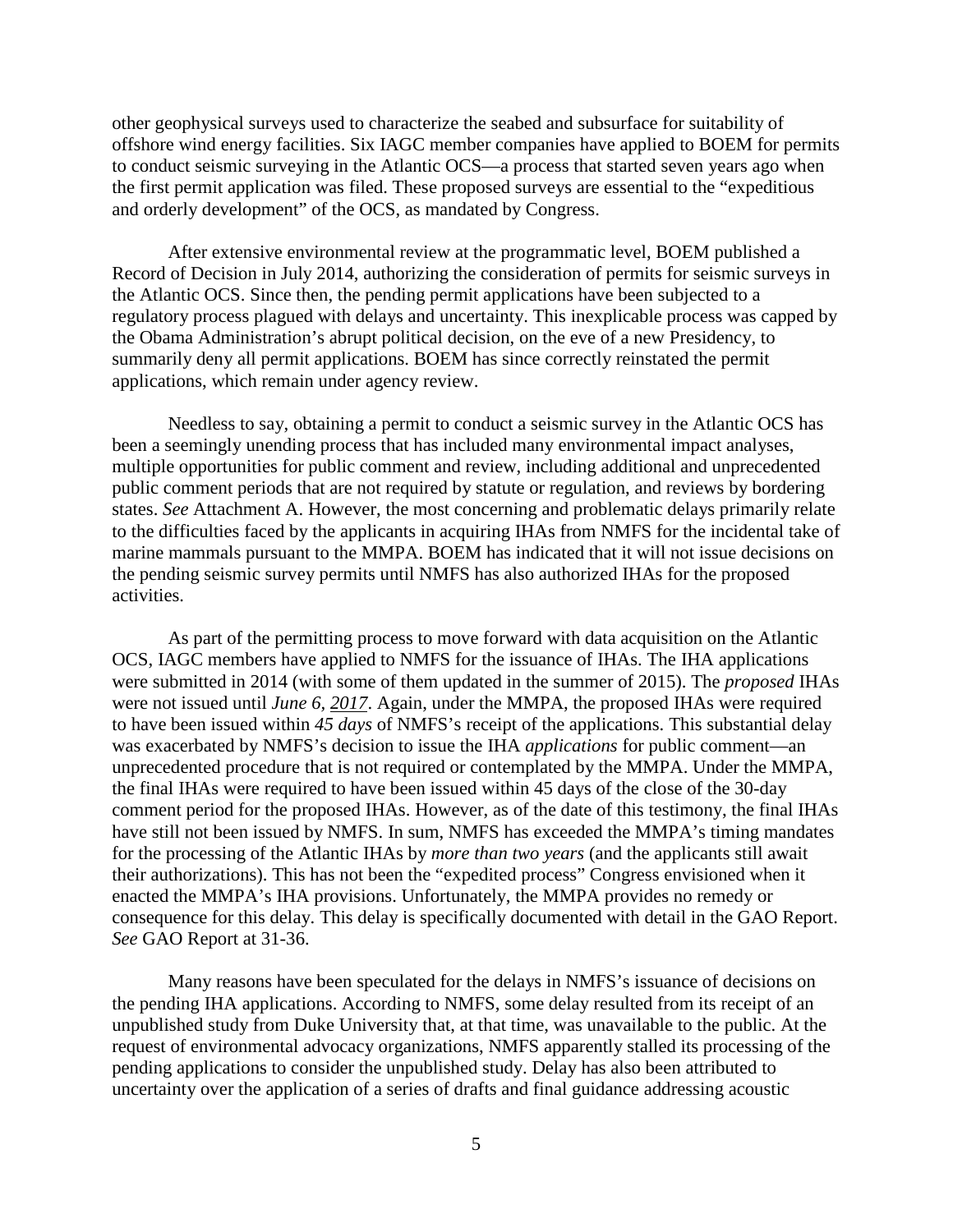threshold levels for permanent and temporary auditory threshold shifts in marine mammals. In other words, NMFS has attributed significant portions of its delay to the agency's receipt and processing of "new" information. However, the MMPA contains no provisions allowing NMFS or FWS to toll the statutory timing requirements based upon the receipt of new information. To the contrary, NMFS is required to make its decisions within the statutorily mandated timeframes based on the best information *available during those timeframes*. Moreover, as the courts have held, "an agency need not revise its action every time new data or a new model is announced because doing so would lead to significant costs and potentially endless delays in the approval processes." *Dow AgroSciences LLC v. NMFS*, 707 F.3d 462, 473 (4th Cir. 2013) (internal quotation marks omitted).

In addition, much has been made by advocacy groups and the media of the estimate for as many as 138,000 Level A (potentially injurious) "takes" in the BOEM's programmatic environmental impact statement (PEIS) addressing the potential effects of seismic activities in the Atlantic Ocean. However, this estimate—like the other estimates in the PEIS—is, as BOEM has acknowledged, a *substantial overestimate* because it is based on an unrealistic scenario in which seismic survey activities are projected to result in thousands of incidental takes of marine mammals. The modeling exercise relied upon by BOEM and NMFS uses a multiplicative series of conservatively biased assumptions for all uncertain parameter inputs. These assumptions lead to accumulating bias as the cumulative conservative assumptions add up to increasingly unlikely statistical probabilities that are not representative of real-world conditions. Consequently, the results are improbable worst case scenarios, *not* accurate representations of likely effects.<sup>[2](#page-5-0)</sup> Using more realistic risk criteria and modeling assumptions, and taking into account standard monitoring and mitigation practices employed by the seismic industry, the more likely estimate of potential Level A takes is zero or a comparably small number. *See* Attachment B. This more likely estimate is corroborated by the best available information, which includes no observations of any harm to marine mammal populations (in any region) as a result of seismic exploration activities.

The IHA provisions of the MMPA were added by Congress to create an "expedited process." H.R. Rep. No. 103-439, at 29. With over two years of delay, and a continuing lack of any final decisions by NMFS, the Atlantic IHAs have been anything but expeditious. This excessive delay undermines Congress's clear mandate in OCSLA to carry out the "expeditious and orderly" development of the OCS "subject to environmental safeguards." As environmental advocacy groups increasingly view offshore issues—specifically opposition to seismic surveys as a lucrative source of fundraising, MMPA incidental take authorizations for those activities will become increasingly contentious. If the Atlantic IHA process is any indication, NMFS will continue to be frozen by controversy and fail to meet its statutory obligations for future authorization processes involving offshore activities. Without amendments to the MMPA, there will be no accountability for such failures and the regulated community will be unable to reasonably carry out the work necessary to help the federal government fulfill OCSLA's requirements.

<span id="page-5-0"></span> $2<sup>2</sup>$  A technical critique of the agencies' flawed, overly conservative approach, as reproduced in BOEM's ITR petition for Gulf of Mexico activities, is provided in Attachment B.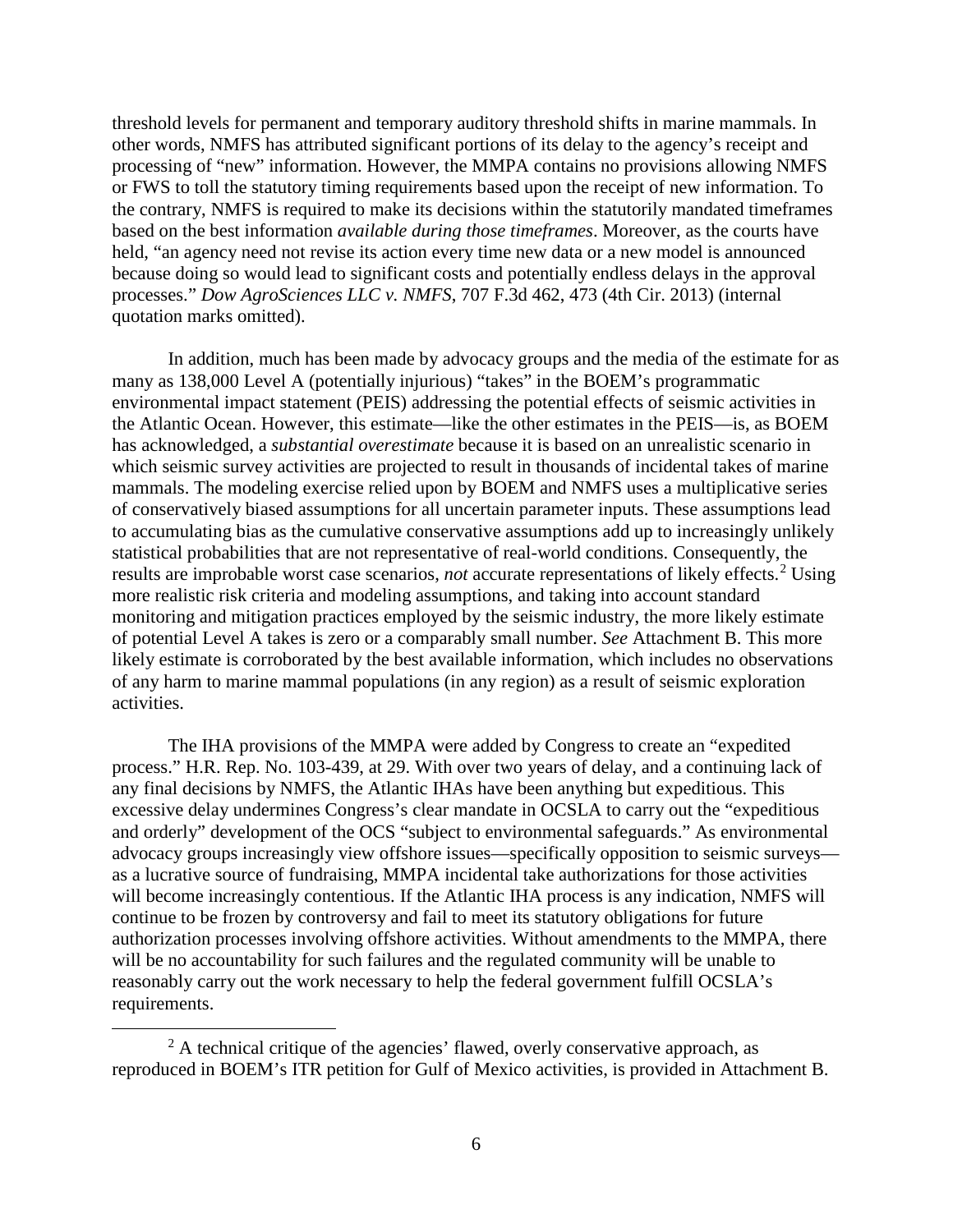## **2. Arctic**

The oil and gas industry has routinely applied for and received incidental take authorizations pursuant to the MMPA covering geophysical and other exploration activities in the Arctic OCS, by NMFS and FWS on a project-by-project basis (*i.e.*, IHAs) or through the issuance of ITRs and related letters of authorization. In the past decade, almost every MMPA ITR issued for Arctic oil and gas activities has been challenged by environmental advocacy organizations, and in every instance and on all counts, the authorizations have been upheld by the courts. The Arctic MMPA experience demonstrates the susceptibility of the MMPA and related federal approvals to litigation, as a result of ambiguous statutory language and unnecessary regulatory processes.

Specifically, various advocacy organizations challenged the FWS's 2006 Beaufort Sea ITRs, 2008 Chukchi Sea ITRs, and 2013 Chukchi Sea ITRs. Each of these lawsuits was litigated in the Alaska federal district court and appealed to the Ninth Circuit Court of Appeals. The plaintiffs asserted claims under the Administrative Procedure Act alleging violations of numerous provisions of the MMPA, including the "specified geographic area," "specified activity," "negligible impact," "small numbers," and "least practicable impact" standards. The plaintiffs also challenged related federal documents, such as biological opinions prepared pursuant to the ESA and environmental assessments prepared pursuant to NEPA. The most recent lawsuit challenging the 2013 Chukchi ITR was an expressly admitted attempt by advocacy organizations to block Shell's Chukchi Sea exploration program.

In all three cases, neither the Alaska district court nor the Ninth Circuit found merit in *any* of the claims raised by the advocacy groups. This track record of repeated MMPA ITR litigation in the Arctic strongly supports the notion that advocacy groups have leveraged their ability to challenge MMPA ITRs, and related documents prepared under the ESA and NEPA, as a means to attempt to block or impede lawful offshore oil and gas operations. Although these lawsuits have cost the courts, agencies, and applicants substantial time and money, they have accomplished no substantive result (other than delay, as intended by the advocacy groups).

When NMFS begins issuing MMPA authorizations for activities in the Atlantic OCS and the Gulf of Mexico OCS, it is reasonable to assume that a similar pattern of litigation will emerge. Certain environmental advocacy organizations have a well-established history of using the regulatory and litigation processes as means to attempt to impede and prevent any activities from occurring because they are fundamentally opposed to all offshore oil and gas activities (contrary to OCSLA's mandate). Indeed, the testimony of South Carolina State Senator Tom Davis states that "[t]he South Carolina Environmental Law Project will file a law suit to stop implementation and a restraining order to postpone [seismic] testing [in the Atlantic OCS] until the case can be heard." Clear statutory terms and the elimination of unnecessary processes would reduce the opportunity for the inappropriate use of litigation as a means to impede or prevent the "expeditious and orderly" development of the OCS.

In addition, the misguided intentions of environmental advocacy organizations in the Arctic have not only consistently failed in court, but the allegations upon which they are based have not borne out in the scientific record. For example, oil and gas seismic exploration activities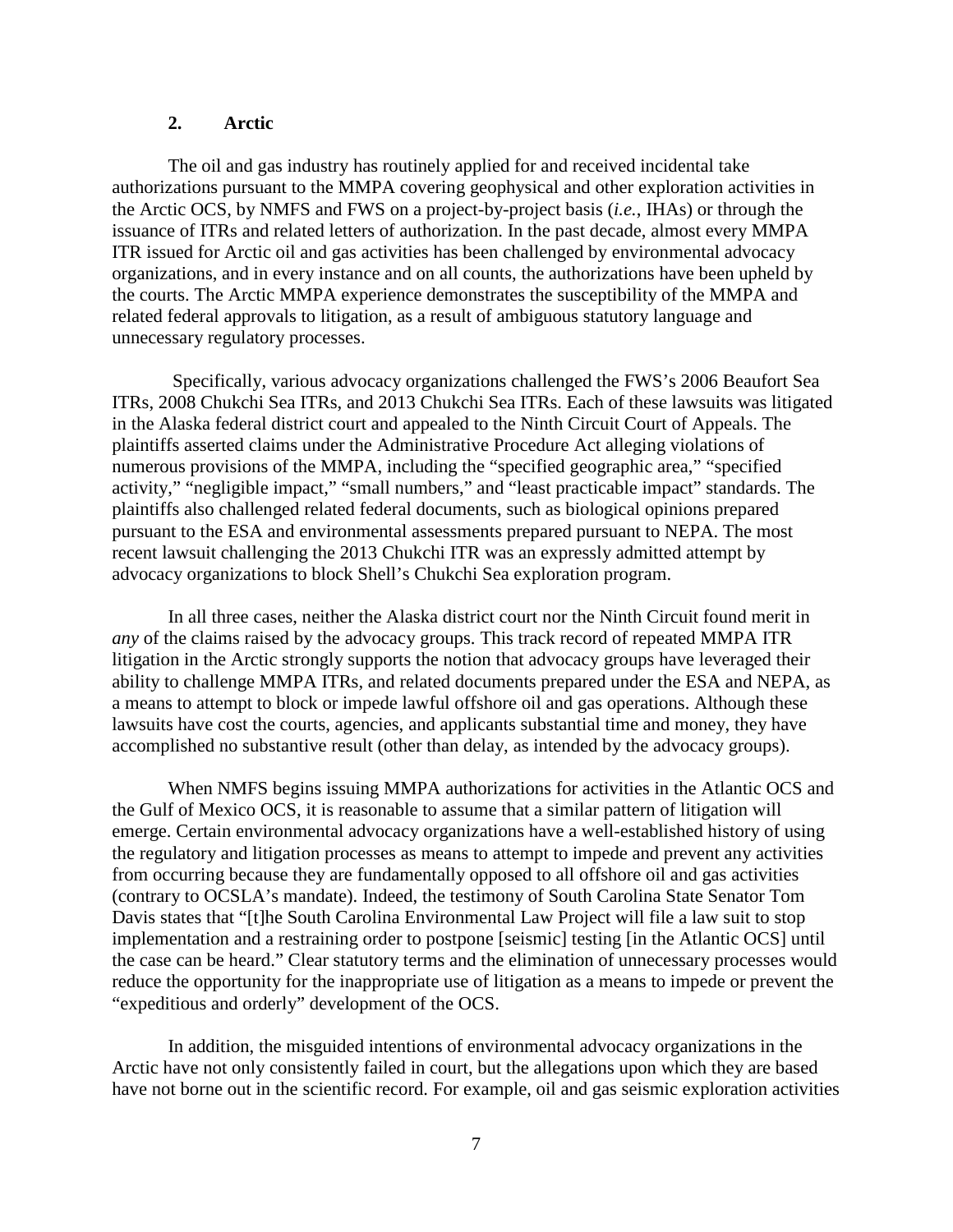have been conducted in the Beaufort and Chukchi Seas of the Arctic Ocean for decades, with regular monitoring and reporting to NMFS pursuant to MMPA authorizations. During this lengthy period of acoustic exposures, and despite annual lethal takes by Alaska Natives engaged in subsistence activities, bowhead whales have consistently increased in abundance to the point that they are believed to have reached carrying capacity. Similarly, no effects of offshore exploration activities of which I am aware have been observed in Arctic ice seal, walrus, or polar bear populations. After decades of oil and gas exploration activities in the Arctic, there is no information demonstrating that any of the activities have had anything more than a *negligible* impact on marine mammal species. This finding has been repeatedly made by federal agency scientists in numerous public documents.

Finally, notwithstanding the successful legal defense of ITRs issued for Arctic offshore activities, the underlying regulatory processes for the issuance of Arctic ITRs have been riddled with bureaucratic delay. Arctic ITRs are typically issued 1.5 to three years after an ITR petition has been submitted. That time period does *not* include the often substantial pre-application communications and processes involving the agency and the petitioner. Because there are no MMPA timing requirements applicable to ITRs, there are no consequences for the delay.

### **C. The Negligible Impact of Seismic Activities**

For over 40 years, the federal government and academic scientists have studied the potential impacts of seismic survey activities on marine animal populations and commercial fishing, and have concluded that any such potential impacts are insignificant. This conclusion has been publicly reaffirmed on multiple occasions by BOEM:

> To date, there has been no documented scientific evidence of noise from air guns used in geological and geophysical (G&G) seismic activities adversely affecting marine animal populations or coastal communities. This technology has been used for more than 30 years around the world. It is still used in U.S. waters off of the Gulf of Mexico with no known detrimental impact to marine animal populations or to commercial fishing.

BOEM, Science Notes (Aug. 22, 2014), [http://www.boem.gov/BOEM-Science-Note-August-](http://www.boem.gov/BOEM-Science-Note-August-2014/)[2014/;](http://www.boem.gov/BOEM-Science-Note-August-2014/) *see also* BOEM, Science Notes (Mar. 9, 2015), [https://www.boem.gov/BOEM-Science-](https://www.boem.gov/BOEM-Science-Note-March-2015/)[Note-March-2015/](https://www.boem.gov/BOEM-Science-Note-March-2015/) (there has been "no documented scientific evidence of noise from air guns used in geological and geophysical (G&G) seismic activities adversely affecting animal populations"). These statements accurately summarize the best available scientific information regarding the potential effects of offshore seismic activities on marine life, and there are no other data to the contrary.

Indeed, the history of formal assessments of offshore seismic activities demonstrates that levels of actual incidental take are far smaller than even the most balanced pre-operation estimates of incidental take. More than five decades of worldwide seismic surveying and scientific research indicate that the risk of physical injury to marine life from seismic survey activities is extremely low. For example, as BOEM has concluded in a draft PEIS for Gulf of Mexico activities (DPEIS), "within the GOM, there is a long-standing and well-developed OCS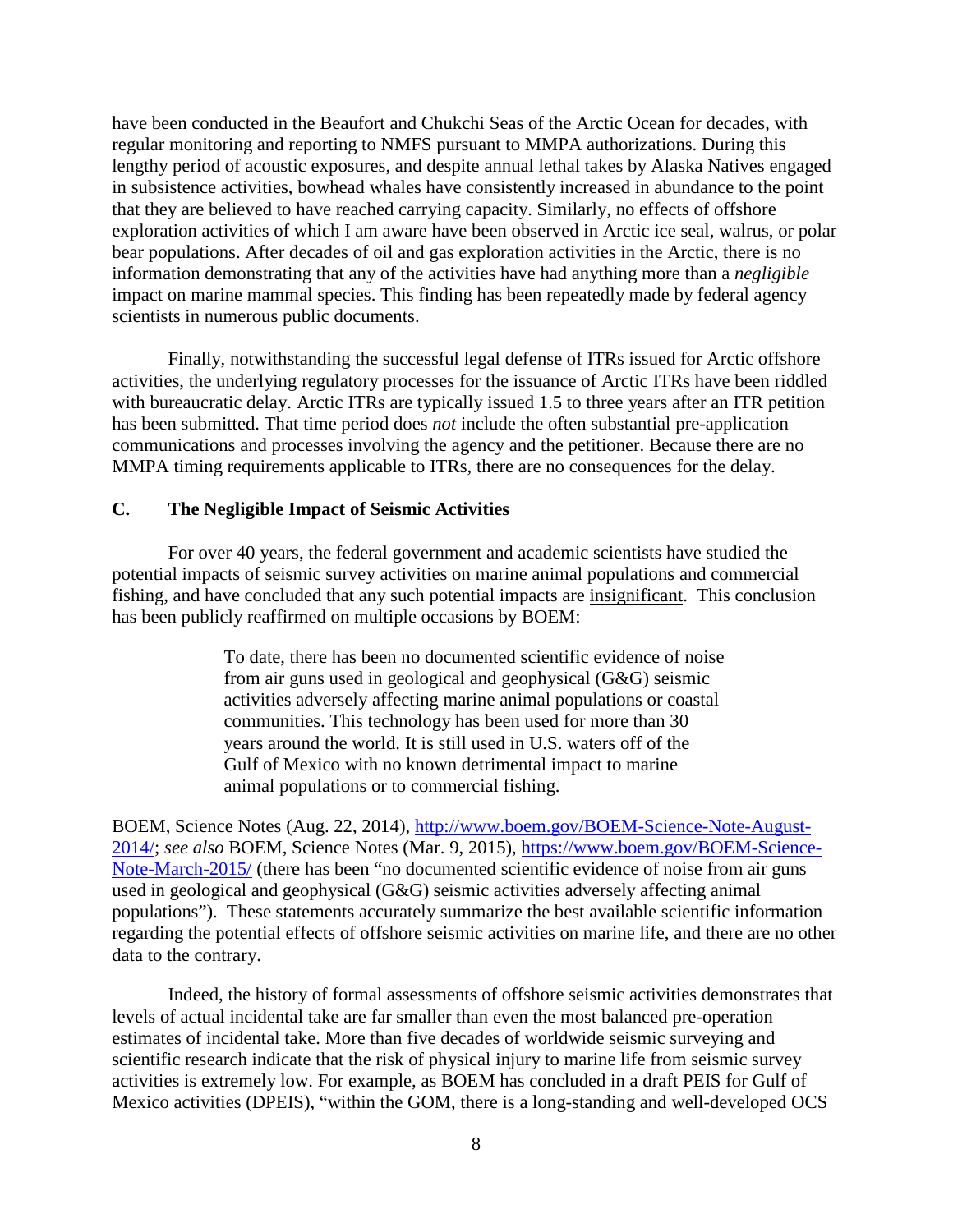[oil and gas] Program (more than 50 years) and there are no data to suggest that activities from the previous OCS Program are significantly impacting marine mammal populations." DPEIS at 4-77.

Finally, a 2016 report from the National Academy of Sciences, Ocean Studies Board (the "NAS Report"),<sup>[3](#page-8-0)</sup> makes the following findings regarding marine sound from seismic acoustic sources:

- "The National Research Council report Marine Mammal Populations and Ocean Noise (NRC, 2005) noted that: 'No scientific studies have conclusively demonstrated a link between exposure to sound and adverse effects on a marine mammal population.' That statement is still true" (NAS Report at 16);
- "Evidence of the effects of noise on marine mammal populations is largely circumstantial or conjectural" (NAS Report at 28); and
- "The probability of marine mammals experiencing PTS [injury] from anthropogenic activities will likely be sufficiently low as to preclude any population-level effects" (NAS Report at 35).

In sum, the claims, frequently made in the media by environmental advocacy organizations, that offshore seismic surveying has detrimental impacts on marine mammal populations, other marine species, and commercial fisheries are not supported by the best available information. Decisions regarding the implementation of the MMPA, and related federal processes, must be made based upon the best available information, not speculation or unsupported, politically motivated allegations.

# **D. Recommendations for Modernizing the MMPA**

When it was enacted in the early 1970s (and subsequently amended), the congressional intent behind the MMPA was cutting edge and forward-thinking. However, as described above, decades of regulation and litigation have exposed some significant flaws in the MMPA. The primary flaws in the MMPA stem from (i) poorly written statutory language that creates ambiguity and uncertainty in the application of the MMPA's legal standards, and (ii) procedural duplication and inefficiency. These flaws result in agency delay, overly conservative and inaccurate impact analyses, confusion by agencies and courts, and exploitation by environmental advocacy groups. Fixing some of the obvious flaws in the MMPA could result in tangible regulatory improvements that increase efficiency, decrease uncertainty and risk, and ultimately benefit all stakeholders and the implementing agencies. The following addresses some of the key problematic areas, as well as potential solutions.

<span id="page-8-0"></span> <sup>3</sup> National Academies of Sciences, Engineering, and Medicine. 2016. Approaches to Understanding the Cumulative Effects of Stressors on Marine Mammals. Washington, DC: The National Academies Press. doi: 10.17226/23479. [https://www.nap.edu/download/23479#.](https://www.nap.edu/download/23479)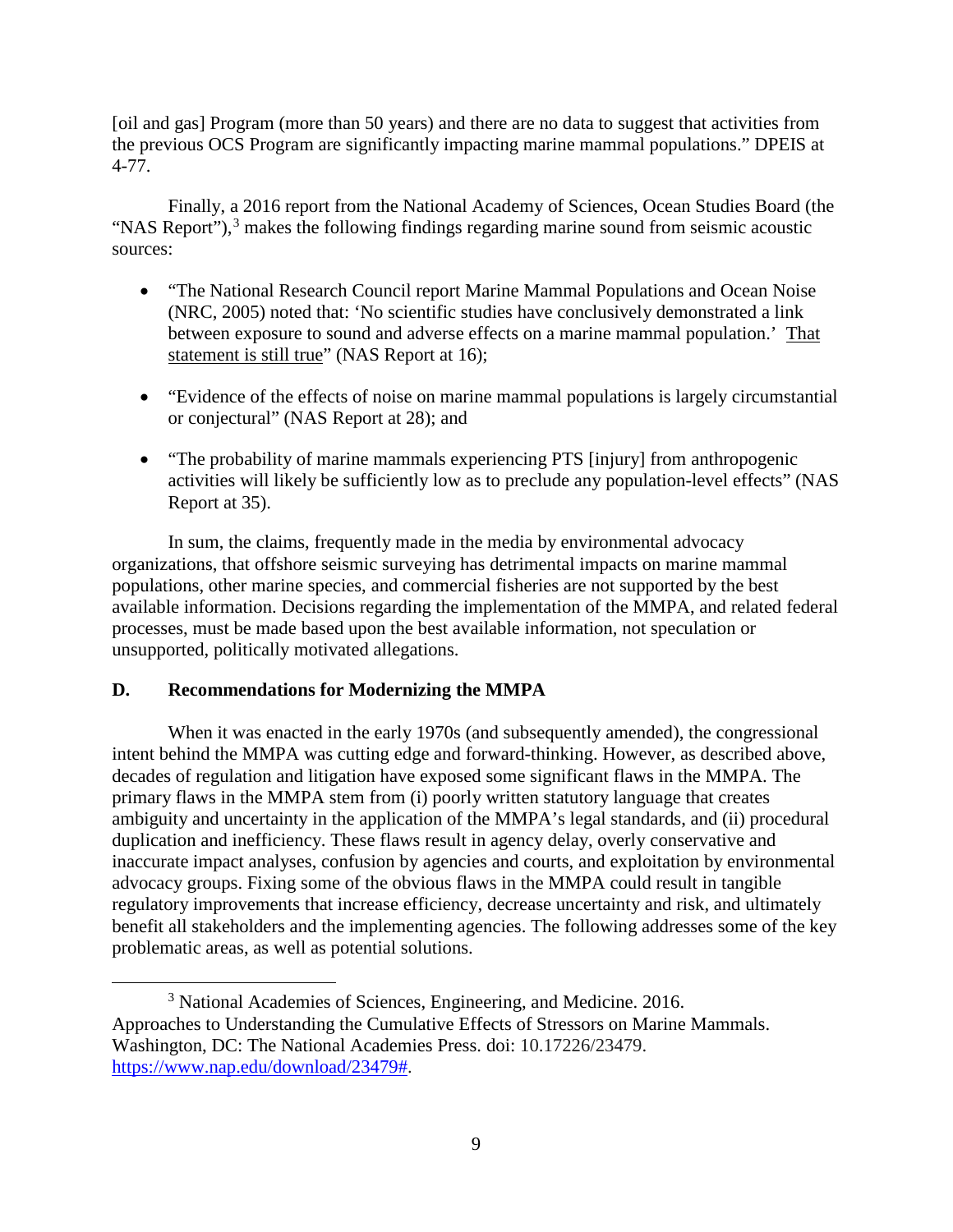### **1. Substantive Recommendations**

To issue an incidental take authorization under Section  $101(a)(5)$  of the MMPA, the agency must show that the authorization will have no more than a "negligible impact" on marine mammal populations and result in "small numbers" of incidentally taken animals.

- *Problems*: (1) "Negligible impact" is not clearly defined; (2) "small numbers" is not defined at all; (3) there is significant overlap between these two ambiguous standards; and (4) the "small numbers" standard has no biological or otherwise scientific basis. These problems have led to regulatory uncertainty, inconsistent application by agencies, delay, and litigation.
- *Solution*: Create a redefined unambiguous "negligible impact" standard, and eliminate the "small numbers" requirement. A single, clear standard for authorizations would result in regulatory efficiency and predictability.

To issue an incidental take authorization under Section  $101(a)(5)$  of the MMPA, the agency must require "other means of effecting the least practicable impact." These "other means" typically take the form of mitigation measures included as conditions of the authorization.

- *Problem*: "Least practicable impact" is not defined in the statute or in the implementing regulations. As a result, it is not consistently applied by agencies, there is very little guidance for the regulated community, and, most recently, the phrase has been unreasonably and ambiguously interpreted by the Ninth Circuit Court of Appeals.
- *Solution*: Create a new, clear definition for "least practicable impact." The definition should state that operational concerns and economic feasibility are primary factors in determining what mitigation is "practicable."

The MMPA permits the authorization of incidental take by "harassment."

- *Problem*: The definition of "harassment" is overly broad and ambiguous, and confusingly refers to "potential" harassment rather than actual harassment. This results in serious problems in the estimation of incidental take and unrealistic assumptions made by the implementing agencies.
- **≻** *Solution*: Redefine "harassment" to remove the word "potential" and to establish a more specific standard that provides better clarity for the agencies and the regulated community.

# **2. Procedural Recommendations**

The process for issuing incidental take authorizations is routinely delayed by the implementing agencies. The current procedural requirements create little accountability for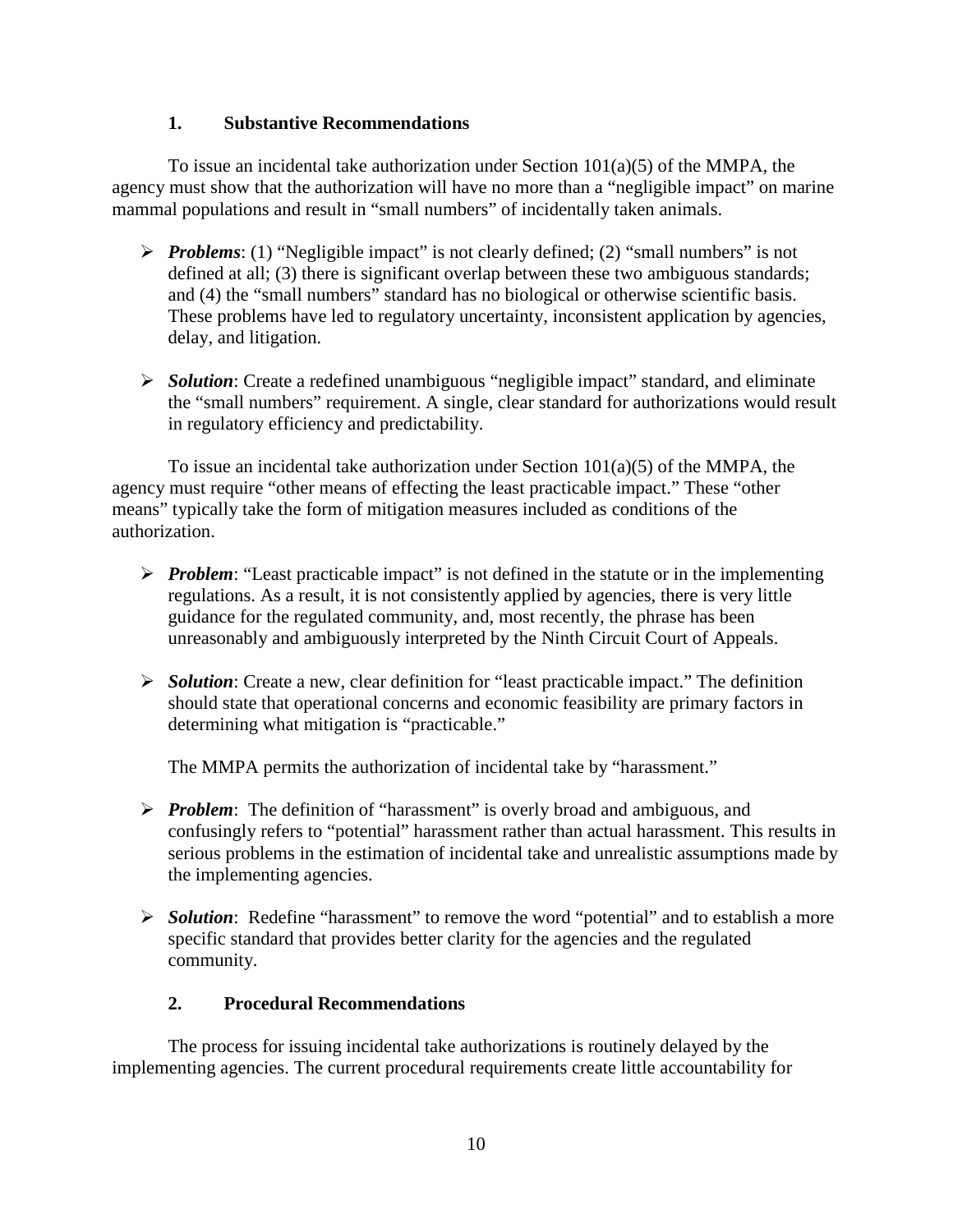agencies because they are either ambiguous or establish no consequences or solutions for unreasonably delayed agency action.

- *Solution #1*: Revise the procedural requirements to set clear and firm deadlines for each stage of the permitting process, and establish consequences for when agency deadlines are not met (*e.g.*, default approvals).
- *Solution #2*: Create a streamlined authorization process for certain low-effect, but common, activities (similar to the nationwide permit process under the Clean Water Act).

The MMPA creates a five-year limit on ITRs that requires applicants to petition for a new set of regulations every five years. This results in unnecessary and burdensome administrative processes that create frequent opportunities for litigation.

 *Solution*: Remove the five-year limit or, alternatively, create a simple and straightforward five-year renewal process.

Issues involving the overlap of the MMPA, the ESA, and NEPA have proven difficult for the agencies, the courts, and the regulated community. Because the MMPA sets the most rigorous conservation-oriented standards of all these statutes, additional reviews and administrative processes under the ESA and NEPA are often unnecessary and redundant.

 *Solution*: Make statutory revisions to minimize or eliminate duplicative ESA and NEPA review processes for certain MMPA authorizations. This would substantially increase regulatory efficiency.

# **E. SECURE American Energy Act**

In an effort to begin to bring certainty and clarity to the MMPA and address some of the problems outlined in my testimony above, Representative Scalise (LA) has introduced the SECURE American Energy Act. By making smart changes to improve the efficiency and workability of the MMPA incidental take authorization process, the SECURE American Energy Act will help to facilitate the "expeditious and orderly" development of the U.S. OCS. The SECURE American Energy Act addresses many of the recommendations described above.

- The bill would set clear and firm deadlines for each stage of the MMPA authorization process. Failure to meet those deadlines would result in the approval of the requested authorization based upon the detailed information and proposed mitigation measures included in the IHA application. This would significantly reduce delays in the processing of IHA applications. The bill retains all existing opportunities for public involvement.
- Because IHAs expire after one year, project proponents must re-apply over multiple years, even if there is little or no change in the best available science. The bill would allow IHAs to be renewed without lengthy and needless agency review so long as there have been no significant changes to the underlying activity or the status of the relevant marine mammal stocks.